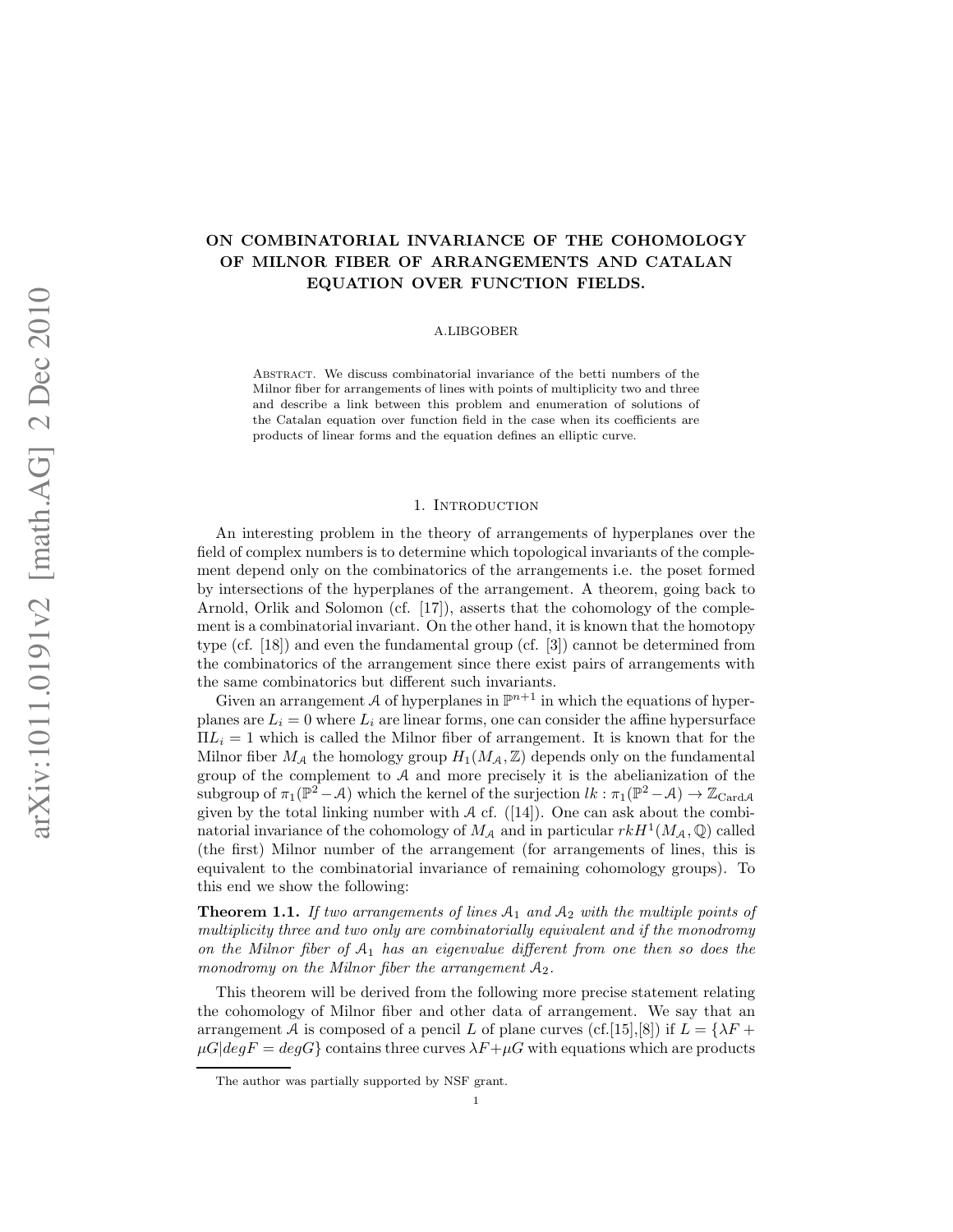of linear forms such that  $A$  is the zero set of the forms defining these curves. A pencil is reduced if equations of the above reducible curved are reduced. (see section 2 for other definitions needed for this theorem).

**Theorem 1.2.** Let A be an arrangement of lines with double and triple points only. If the monodromy acting on one-dimensional cohomology of the Milnor number of A has an eigenvalue different from one then the arrangement A is composed of a reduced pencil. The characteristic variety of the arrangement A has a component containing the identity  $Char\pi_1(\mathbb{P}^2 - A)$ . Vice versa, if A is composed of a reduced pencil then the monodromy has eigenvalue  $exp(\frac{2\pi i}{3})$ .

The argument for the proof of above results relies on the relation between the Alexander polynomials of plane curves and Mordell-Weil groups considered recently in [4] and study of the Catalan equation over function field. Catalan equation, i.e.  $X^p - Y^q = 1$  or more generally

(1) 
$$
A_1 X^p + A_2 Y^q + A_3 Z^r = 0
$$

has a long history and its properties of course depend on the ground field. Over function field, i.e. the case when  $A_i \in \mathbb{C}(\mathfrak{X})$  where X is a projective manifold the equation (1) was considered by J.Silverman. A finiteness results was shown in [20] in the case the equation (1) defines over the function field a curve of genus greater than 1. Elementary treatment of Fermat equation (i.e.  $A_i \in \mathbb{C}, p = q = r$ ) is given in [10]. Finding solution in the case of genus zero is trivial. Present paper considers the case  $p = q = r = 3$  and  $A_i$  are product of linear forms in 3 variables. The answer to question about enumeration of solutions depends on the geometry of the curve  $A_1 \cdot A_2 \cdot A_3 = 0$  in  $\mathbb{P}^2$  and we describe the cases when the number of solutions is infinite (cf. theorems 3.1 and 3.2).

The paper organized as follows. In the next section we recall terminology from the theory of characteristic varieties of arrangements and related background information. In section 3 we prove results on existence and enumeration of solutions to Catalan equation. Proof of theorems presented in the last section. The paper ends with remark on properties of Mordell Weil groups which would imply combinatorial invariance of the cohomology of Milnor fiber. The author wants to thank S.Kaliman and L.Katzarkov for hospitality during visit to University of Miami where this work was written as well as S.Yuzvinsky for a useful comments. Finally, I grateful to A.Dimca for pointing out example 4.1 which helped to correct error in original statement of theorem 1.2 and to J.I.Cogolludo-Agustin for numerous examples of Catalan equations which helped to correct theorem 3.1.

## 2. Preliminaries

As was already mentioned, Milnor fiber of an arrangement A of hyperplanes in  $\mathbb{P}^{n+1}$  is affine hypersurface  $M_{\mathcal{A}}$  in  $\mathbb{C}^{n+2}$  given by equation  $\Pi L_i = 1$  where  $L_i$ are linear forms defining the hyperplanes of the arrangement. The standard map  $\mathbb{C}^{n+2}$  –  $\mathcal{O} \to \mathbb{P}^{n+1}$  ( $\emptyset$  is the origin) restricted on  $M_{\mathcal{A}}$  is a cyclic cover

$$
(2) \t M_A \to \mathbb{P}^{n+1} - A
$$

of degree equal to the number of hyperplanes  $r = CardA$  in A. This cyclic cover corresponds to the homomorphism  $\pi_1(\mathbb{P}^{n+1} - A) \to \mathbb{Z}_r$  onto the cyclic group of order  $r = \text{Card}A$  given by the total modulo r linking number with the union of hyperplanes in A. We are interested in  $dim H_1(M_\mathcal{A}, \mathbb{C})$  and also in the eigenspaces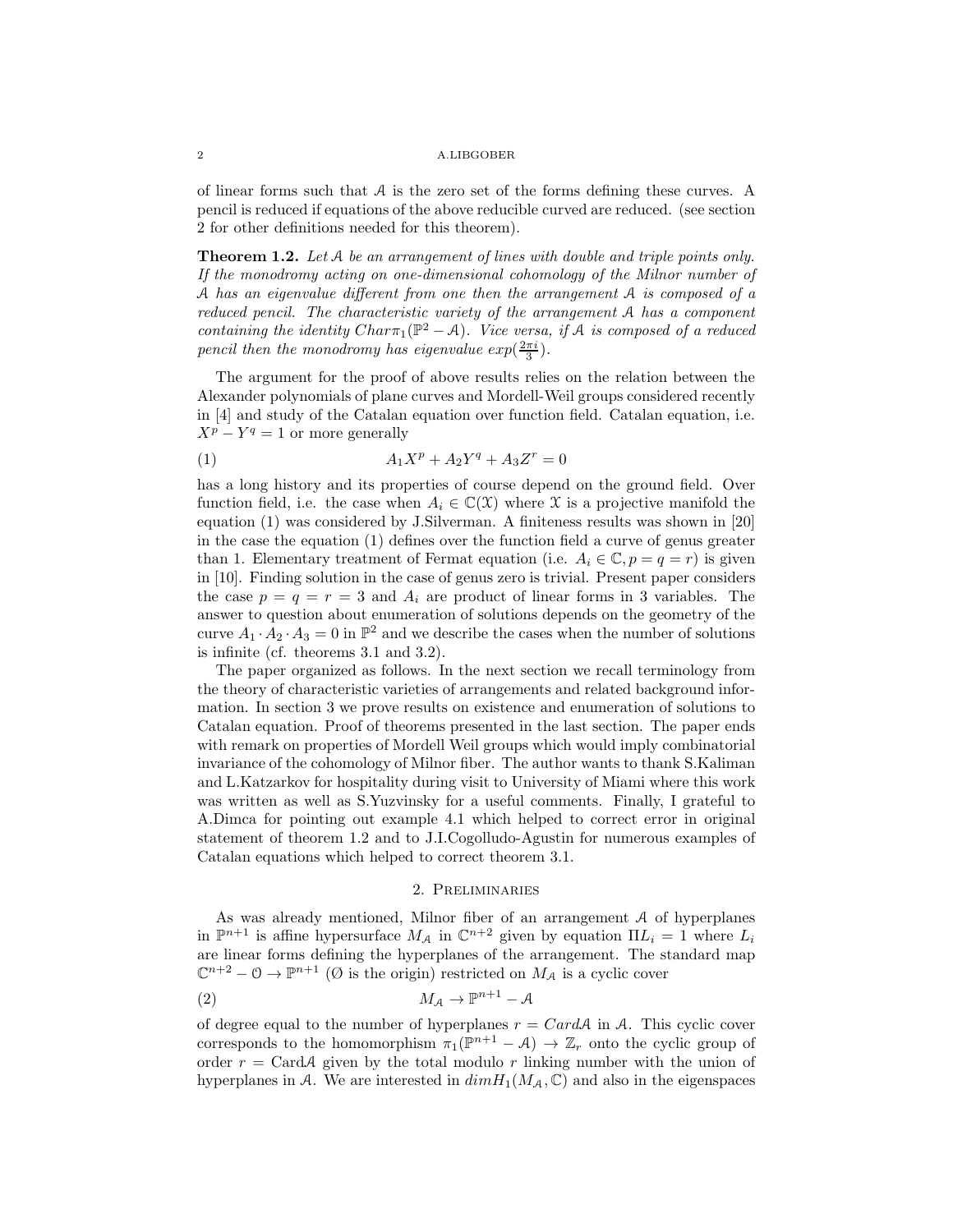of the generator of the group  $\mathbb{Z}_r$  of deck transformations acting on  $H_1(M_\mathcal{A}, \mathbb{C})$ . By Lefschetz theorem applied to a generic plane H in  $\mathbb{P}^{n+1}$  this group is isomorphic to the corresponding group of line arrangement formed by intersections of  $H$  with the hyperplanes of A. So from now on we shall assume that  $n = 1$ . Since the main results in this note deal with the case of arrangements of lines with points of multiplicity 2 and 3 from now on we shall restrict ourselves to the case of such multiplicities as well.

By  $[12]$ ,  $[13]$  (cf. also  $[14]$ ) the rank of the cyclic cover  $(2)$  can be found in terms the Alexander polynomial of  $\mathbb{P}^2 - A$ . More precisely, the Alexander polynomial of  $\mathbb{P}^2$  – A is equal to

(3) 
$$
(t-1)^{\text{Card}\mathcal{A}-2}(t^2+t+1)^s
$$

for  $s = dim H^{1}(\mathbb{P}^{2}, \mathcal{J}_{\mathcal{S}}(\frac{2\text{Card}\mathcal{A}}{3} - 3))$  where  $\mathcal{J}_{\mathcal{S}} \subset \mathcal{O}_{\mathbb{P}^{2}}$  is the ideal sheaf having stalk different from  $\mathcal{O}_P$  iff P is a triple point of the arrangement and equal to maximal ideal at those  $P$ . Moreover if  $r$  is divisible by 3 then

(4) 
$$
\text{rk}H_1(M_A)_{\omega} = \text{rk}H_1(M_A)_{\omega^2} = s, \quad \text{rk}H_1(M_A)_1 = r - 2
$$

where  $H_1(M_A)_{\zeta}$  is the eigenspace of the deck transformation of the covering (2) with eigenvalue  $\zeta$  and  $\omega = exp(\frac{2\pi\sqrt{-1}}{3})$ . If r is not divisible by 3 then the dimensions of eigenspaces with eigenvalue  $\omega, \omega^2$  are equal to zero. Hence from now on we shall assume that  $r$  is divisible by 3.

Together with unbranched cover  $M_A$  of degree r one can consider a non-singular model of 3-fold branched cyclic covering  $\bar{M}_{\mathcal{A}}$  of  $\mathbb{P}^2$  which is a compactification of the quotient of  $M_A$  by the action of the subgroup  $\mathbb{Z}_{\frac{r}{3}} \subset \mathbb{Z}_r$ . The integer  $rkH_1(\bar{M}_A, \mathbb{C})$ is birational invariant and hence depends only on  $M_A$ . Using results of [12], one has:

(5) 
$$
\frac{1}{2} \text{rk} H_1(\bar{M}_A) = \text{rk} H_1(\bar{M}_A)_{\omega} = \text{rk} H_1(\bar{M}_A)_{\omega^2} = s
$$

Recall the following definition from [4] adapting it to the case of arrangements (rather than arbitrary plane curves).

**Definition 2.1.** A quasi-toric relation of orbifold type  $(3, 3, 3)$  is the identity

$$
F_1 f^3 + F_2 g^3 + F_3 h^3 = 0
$$

where  $F_i$ ,  $i = 1, 2, 3$  is either a constant or a reduced curve such that  $F_i = 0$  are without common components and  $F_1F_2F_3$  has the arrangement A as its zero set.

(A'priori, of course for a given arrangement there are several possibilities for  $F_i$ 's, including  $F_i = 1$ ).

Let E be elliptic curve over  $\mathbb C$  with *j*-invariant zero. As a model for E we shall use the 3-fold ramified covering of  $\mathbb C$  branched at 0,1 (and infinity) which is a closure of the affine variety in  $\mathbb{C}^4$  given by the equations:

(6) 
$$
c^3 = ab, a = s, b = 1 - s
$$

(the cyclic covering map is given by  $(a, b, c, s) \rightarrow s$ ). As a model of  $\overline{M}_{\mathcal{A}}$  for calculation of  $H^1(\bar{M}_\mathcal{A})$  we shall use the complete intersection in  $\mathbb{C}^5$  (with coordinates  $(x, y, A, B, C)$  given by:

(7) 
$$
A = \frac{F_1(x, y)}{F_3(x, y)}, B = \frac{F_2(x, y)}{F_3(x, y)}, C^3 = AB
$$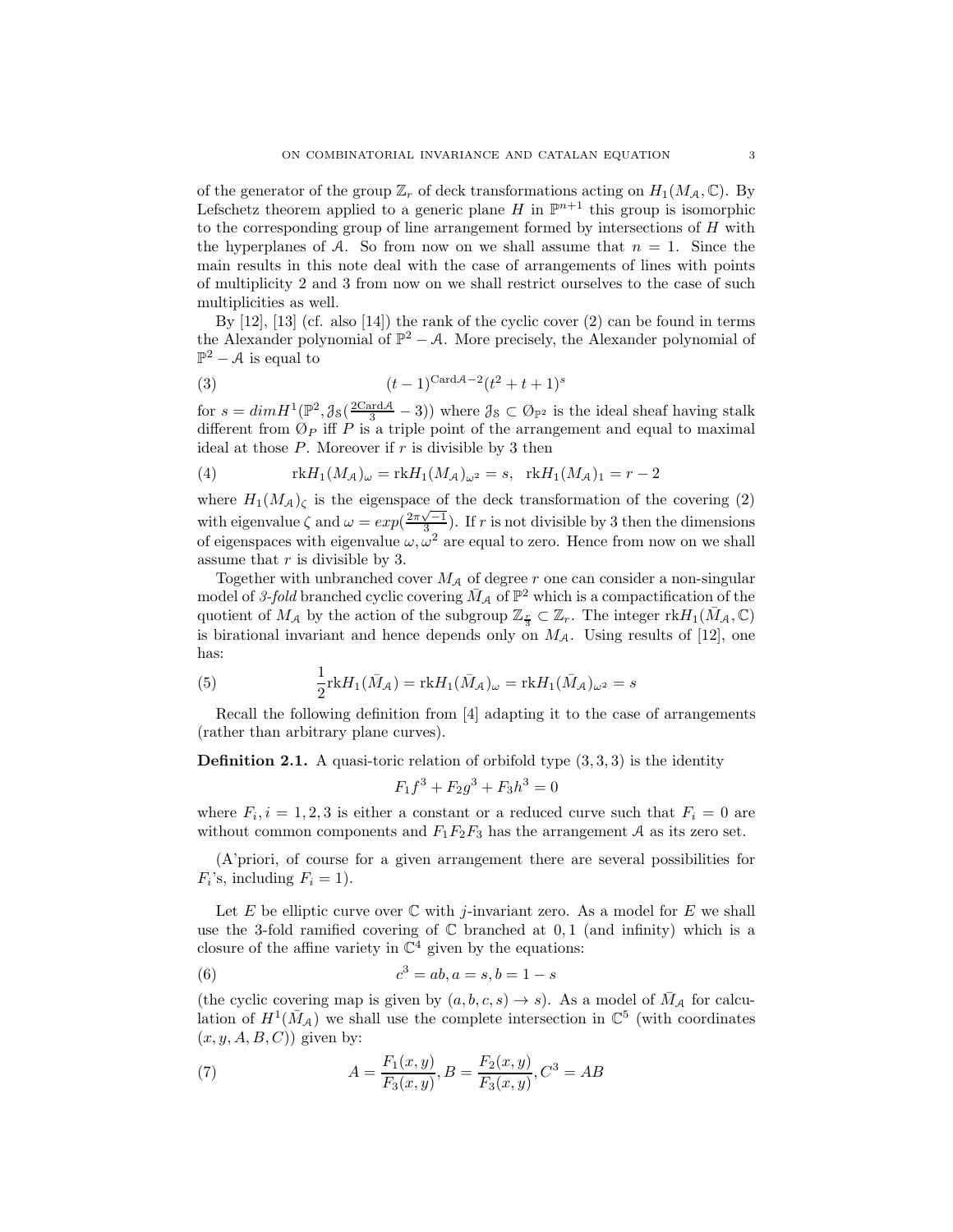(here  $F_i$  are dehomogenized forms used in definition 2.1. The surface (7) is the threefold cyclic cover of  $\mathbb{C}^2$  branched over the curve  $F_1F_2F_3 = 0$  corresponding to the homomorphism of the fundamental group sending the classes of loops corresponding to the curves  $F_i = 0$  to the same element of  $\mathbb{Z}_3$ .

There is a correspondence between the  $\mathbb{Z}_3$ -equivariant maps  $\phi : \bar{M}_A \to E$  and quasi-toric relations given as follows. Note that such a map  $\phi$  takes a fixed point of  $\mathbb{Z}_3$  to one of three ramification points of  $E \to \mathbb{P}^1$ . Denoting the polynomials whose zero sets are the remaining components of preimages of ramification points as f, g, h respectively, one can write the morphism  $\phi$  as a compactification of the restriction on affine portion of  $\bar{M}_{\mathcal{A}}$  of  $\Phi : \mathbb{C}^5 \to \mathbb{C}^4$  given by:

(8) 
$$
a = A(\frac{f}{h})^3, b = B(\frac{g}{h})^3, c = C\frac{fg}{h^2}, s = A(\frac{f}{h})^3
$$

Let us define the equivalence between quasi-toric relations 2.1 involving  $F_i, f, g, h$ and  $F'_i, f', g', h'$  saying that two such relations are equivalent if for some  $\lambda, \lambda_f, \lambda_g, \lambda_h \in$ C, one has  $F_i = \lambda F'_i$ ,  $\frac{\lambda_f}{\lambda_h} \in \mu_3$ ,  $\frac{\lambda_g}{\lambda_h} \in \mu_3$  and  $\lambda_f \lambda_g = \lambda_h^2$ .

With this we have the following:

Proposition 2.2. There is one to one correspondence between quasi-toric relations up to above equivalence and non constant equivariant maps  $\overline{M}_{\mathcal{A}} \to E$ .

*Proof.* Indeed it follows from formulas  $(6)$ ,  $(7)$  that  $(f, g, h)$  appearing in  $(8)$  satisfy the quasi-toric relation. Vice versa, if  $f, g, h$  satisfy a quasi-toric relation, the formulas (8) yield a map which when restricted on affine portion of  $M_A$  provide a dominant map  $\phi : M_{\mathcal{A}} \to E$ .

As in [4] we shall view the maps  $\bar{M}_{\mathcal{A}} \to E$  as  $\mathbb{C}(\bar{M}_{\mathcal{A}})$ -points of the elliptic curve E. As such they form a group with the quotient by the subgroup of constant maps (the Mordell-Weil group) being finitely generated (Mordell-Weil theorem cf. [11]). The following is a special case of result shown in [4].

**Theorem 2.3.** The rank of the Mordell-Weil group  $MW(A)$  of  $\mathbb{C}(\overline{M}_A)$ -points of E is equal to 2s where s is the degree of the factor  $(t^2 + t + 1)$  is (3).

Finally we shall need few results on characteristic varieties of arrangements. Recall (cf.  $[14]$ ) that one can view them the components of affine subvariety V of the torus  $Char\pi_1(\mathbb{P}^2 - A)$  consisting of characters  $\chi$  such that

(9) 
$$
dim H_1(\mathbb{P}^2 - A, \chi) > 0
$$

These affine subvarieties are finite unions of translated subgroups of  $Char_{\mathcal{T}_1}(\mathbb{P}^2-\mathcal{A})$ by the points of finite order in  $Char_{1}(\mathbb{P}^{2}-\mathcal{A})$  (cf. [1],[16]).

The following results is contained in [14] and [15] respectively (cf. also [5]):

**Theorem 2.4.** 1) The dimension of the  $\omega$ -eigenspace of the monodromy acting on  $H^1(M_{\mathcal{A}})$  of the Milnor number  $M_{\mathcal{A}}$  of an arrangement A is equal to dim $H^1(\mathbb{P}^2$  –  $A, L_{\omega}$ ) where  $L_{\omega}$  is the local system  $\pi_1(\mathbb{P}^2 - A) \to \mathbb{C}^*$  sending each loop, having the linking number equal to one with a hyperplane in A and zero with all the others, to the a root of unity  $\omega$ .

2)The dimension of  $H^1(\mathbb{P}^2 - A, L_\chi)$  of the local system is not smaller than  $d-1$ where d is the dimension of the component of characteristic variety to which it belongs.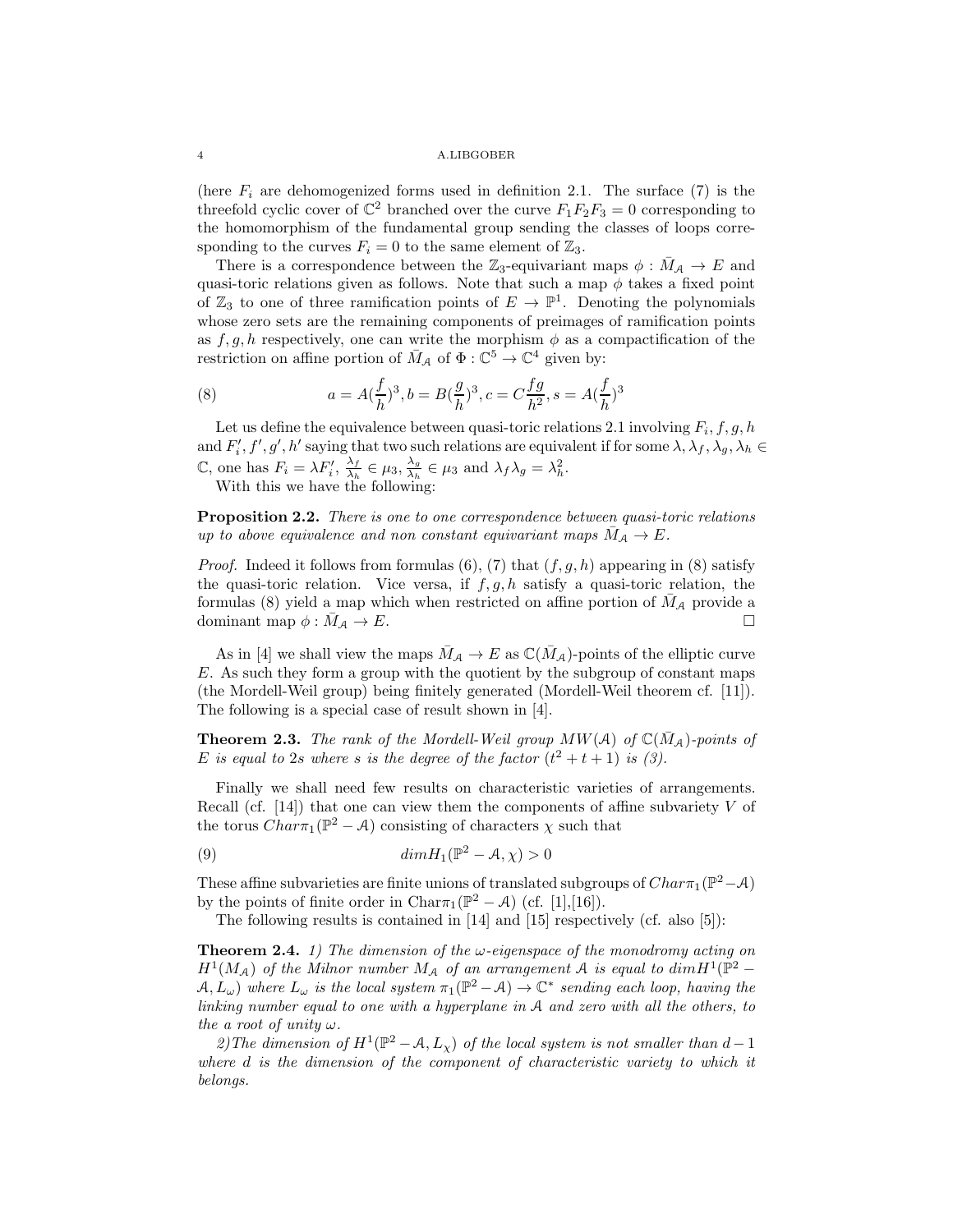More specifically, 2) follows from semi-continuity of ranks of cohomology of local systems (as in [15]) and the fact that generic local system in a component of positive dimension is a twist of the pull back of a local system on  $\mathbb{P}^1$  minus a collection of points. The latter does not change generically the rank of  $H^1$  (cf. [1], Prop. 1.7) and relation in 2) is obvious for the local systems on complements to a finite union of point in  $\mathbb{P}^1$ .

## 3. CATALAN EQUATION  $A_1f^3 + A_2g^3 + A_3h^3 = 0$  with coefficients being PRODUCTS OF LINEAR FORMS.

The purpose of this section is to prove the following:

**Theorem 3.1.** Let  $A_i = \prod_{j \leq r_i} L_{i,j}$ ,  $i = 1, 2, 3$ , be products of linear forms  $L_{i,j} \in$  $\mathbb{C}[x_1, x_2, x_3]$  (r<sub>i</sub> are non negative integers). Assume that  $L_{i,j}$  is not a multiple of  $L_{i',j'}$  for any pair two pairs  $(i,j),(i',j')$  and that lines  $L_{i,j}=0$  form an arrangement of lines with points of multiplicity 2 and 3 only.

1) The equation

(10) 
$$
A_1 f^3 + A_2 g^3 + A_3 h^3 = 0
$$

has solution only if  $A_1A_2A_3 = A'_1A'_2A'_3$  where  $A'_1, A'_2, A'_3$  are linear dependent over  $\mathbb C$ . In this case the solutions of (10) with linearly dependent  $A_i$ , are the pullbacks of solutions of Catalan equation over  $\mathbb{C}(t)$ .

2) In the case  $A_i$  are linearly dependent over  $\mathbb C$  the set of solutions to (10) is infinite.

*Proof.* First we show that if the equation (10) with  $A_1 = A_2 = 1$  has a solution then there exist factorization  $A_3 = A'_1 A'_2 A'_3$  such that at least two factors are non-constant and the Catalan equation (10) with these factors as coefficients has a solution. Assume that  $A_1 = A_2 = 1$ , select  $f, g, h$  which form a solution with smallest possible degree of h and such that  $f, g, h$  have no common factors. Then  $-A_3h^3 = \Pi(f + \omega_i g)$  ( $\omega_i^3 = -1$ ). Let  $\tilde{h}$  be an irreducible factor of h. There is only one factor  $f + \omega_i g$  which is divisible by  $\tilde{h}$ , since if there are two, then both f and g are divisible by h contradicting the assumption of absence of common factors for f, g, h. If each irreducible factor of h divides single factor  $f + \omega_i g$  of  $f^3 + g^3$ , then  $f + g = ah'^3A'_3$ ,  $f + \omega_2g = b(h'')^3A'_1$ ,  $f + \omega_3g = c(h''')^3A'_2$ . So  $3deg f = (deg a + deg b + deg c) + 3 (deg h' + deg h'' + 3 deg h''') + deg A_3$  i.e.  $a = b = c$ are constants. Hence  $A'_1 h'^3$ ,  $A'_2 h''^3$ ,  $A'_3 h'''^3$  belong to a pencil i.e.  $h', h'', h'''$  are solutions to the Catalan equation with coefficients  $A'_1, A'_2, A'_3$ . If  $A'_1, A'_2$  are constant then the degree of  $h^{\prime\prime\prime}$  is strictly smaller than the degree of h. Hence such descent should lead either to Catalan equation with solutions having at least two nonconstant coefficients or the Catalan equation  $f^3 + g^3 + A_3 = 0$  would have a solution. In the latter case, by unique factorization, each  $f + \omega_i g$  is a product of factors of  $A_3$  and the Catalan equation with coefficients  $A''_i = f + \omega_i g$  has solution in  $\mathbb C$  i.e. satisfies conclusion of 1) since  $A''_i$  are in the pencil generated by  $f, g$ .

Assume now that factors  $A_1, A_2$  in (10) are not constant. Let us consider the restriction of relation (10) on one of the lines  $L_{i,j}$ , say  $L = L_{1,j}$  which equation is a factor of  $A_1$ . Denoting the form obtained by restriction on L of a form M as  $^L M$ we can write the resulting relation as

(11) 
$$
{}^{L}A_{2}({}^{L}g)^{3} + {}^{L}A_{3}({}^{L}h)^{3} = 0
$$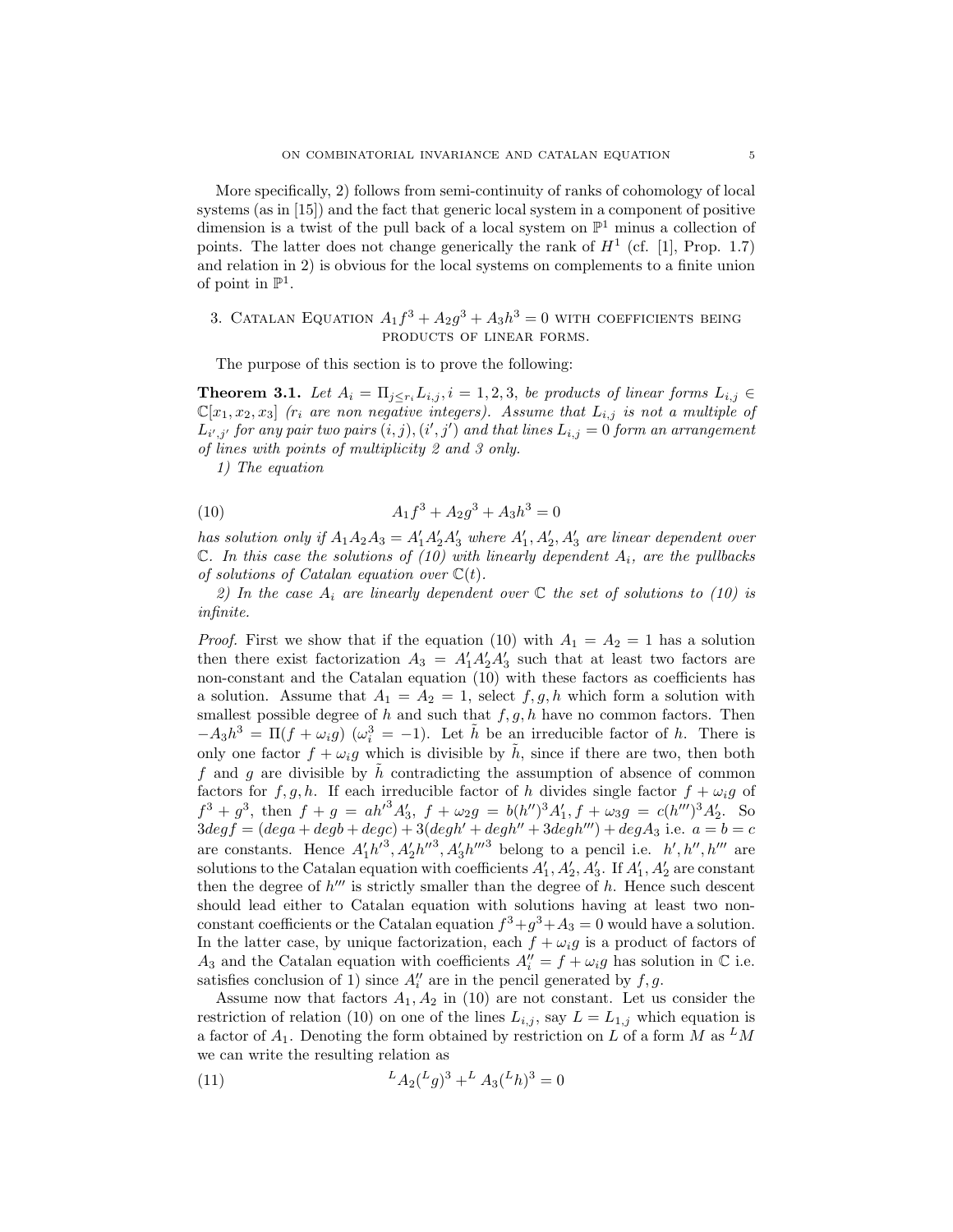Let  ${}^L A_i = \prod_{i,j}^{a_{i,j}}$ . If one  $a_{i,j} > 2$  then the zero of  $l_{i,j}$  on L is the point with belong to more than three lines  $L_{i,j} = 0$  forming the zero set of  $A_1A_2A_3 = 0$  contradicting the assumption multiplicities not exceeding 3. Hence the exponent of a factor of  $^L A_i$  is  $a_{i,j} = 1$  or  $a_{i,j} = 2$ . Due to unique factorization in  $\mathbb{C}[t]$  we obtain that none of roots of  ${}^L A_2$  and  ${}^L A_3$  is a root of g or h. Moreover  ${}^L A_2$  and  ${}^L A_3$  have the same sets of zeros on L with the same multiplicities and  $\frac{L_g}{L_h} \in \mathbb{C}$ . Hence any intersection point of L and  $A_i$  also belongs to  $A_{i'}$  for  $i = 2, 3$  and  $i' = 2, 3$ . This implies that the same is true for any point in  $A_1 = 0$ , that  $deg A_2 = deg A_3$  and hence the conditions of Noether  $AF + BG$  theorem (cf. [9]) are satisfied (the multiplicities of  $A_i$  are equal to one). Hence

(12) 
$$
A_1 = \lambda_2 A_2 + \lambda_3 A_3 \text{ where } \deg \lambda_i = 0
$$

Next consider rational map  $\mathbb{P}^2 \to \mathbb{P}^1$  given by  $P \to (A_2(P), A_3(P))$ . Its fibers consist of points P such that

$$
\frac{A_2}{A_3} = t \in \mathbb{C}
$$

The solution (10) for  $A_i$  is also solution to  $(\lambda_2 t + \lambda_3)f^3 + tg^3 + h^3 = 0$ . Since Fermat equation over the function field of the curve (13) has only constant solutions (cf. [10]) it follows that  $f, g, h$  depend only on t. The same argument shows that if  $a_{i,j} = 2$  then  $f, g, h$  are pullbacks as well. Part 2) is hence proven.

Next we shall consider solutions to equation (10) over  $\mathbb{C}(t)$ .

**Theorem 3.2.** The solutions to (10) in case  $A_i \in \mathbb{C}(t)$  form a group isomorphic to  $Hom(Jac(C), E)$  where C is the 3-fold branched cover of  $\mathbb{P}^1$  ramified at the set S which is the union of zeros of  $A_i$  (1  $\leq i \leq 3$ ), Jac(C) is its Jacobian and E is the elliptic curve with an automorphism of order 3. In particular if S contains only three elements then the group of solutions is isomorphic to  $End(E) = \mathbb{Z}^2$ .

Proof. Non-constant solutions to (10) correspond to non-constant sections of the elliptic surface (7). This elliptic surface is iso-trivial and is trivialized over the 3-fold cyclic cover C of  $\mathbb{P}^1$  containing t-line as an open set totally ramified at the union of zeros of  $A_i$  and possibly the infinity. Indeed the holonomy around each zero is trivial on such 3-fold cover. For trivial elliptic surface  $C \times E$  over C non constant sections correspond to the maps  $C \to E$  by Torelli theorem which correspond to the maps of the Jacobian of  $C$  to  $E$ . The last claim in the statement 2) and statement 3) follows since the Jacobian of threefold cover of  $\mathbb{P}^1$  branched at three points is  $\overline{E}$ .

**Example 3.3.** 1) Let  $\omega = exp(\frac{2\pi\sqrt{-1}}{3})$  be a primitive root of unity of degree 3. A non constant solution to Catalan equation:

$$
(t - \omega)^2 (t - \omega^2)^2 f^3 = (1 + \omega^2)(t - 1)^2 (t - \omega^2)^2 g^3 + (-\omega^2)(t - \omega)^2 (t - 1)^2 h^3
$$
 is

$$
f = t - 1, g = t - \omega, h = t - \omega^2
$$

Indeed, after substitution we get  $(1 + \omega^2 = -\omega)$ :  $(t^3-1)^2[(t-1)-(1+\omega^2)(t-\omega)+\omega^2(t-\omega^2)] = (t^3-1)[(t-1)+\omega(t-\omega)+\omega^2(t-\omega^2)] = 0$ 

2) Suppose that  $F_3 = F_1 + F_2$  i.e. the arrangement is composed of a pencil. This yields the solution  $f = g = h = 1$  to Catalan equation. Elliptic curve  $c^3 = s^2 - s$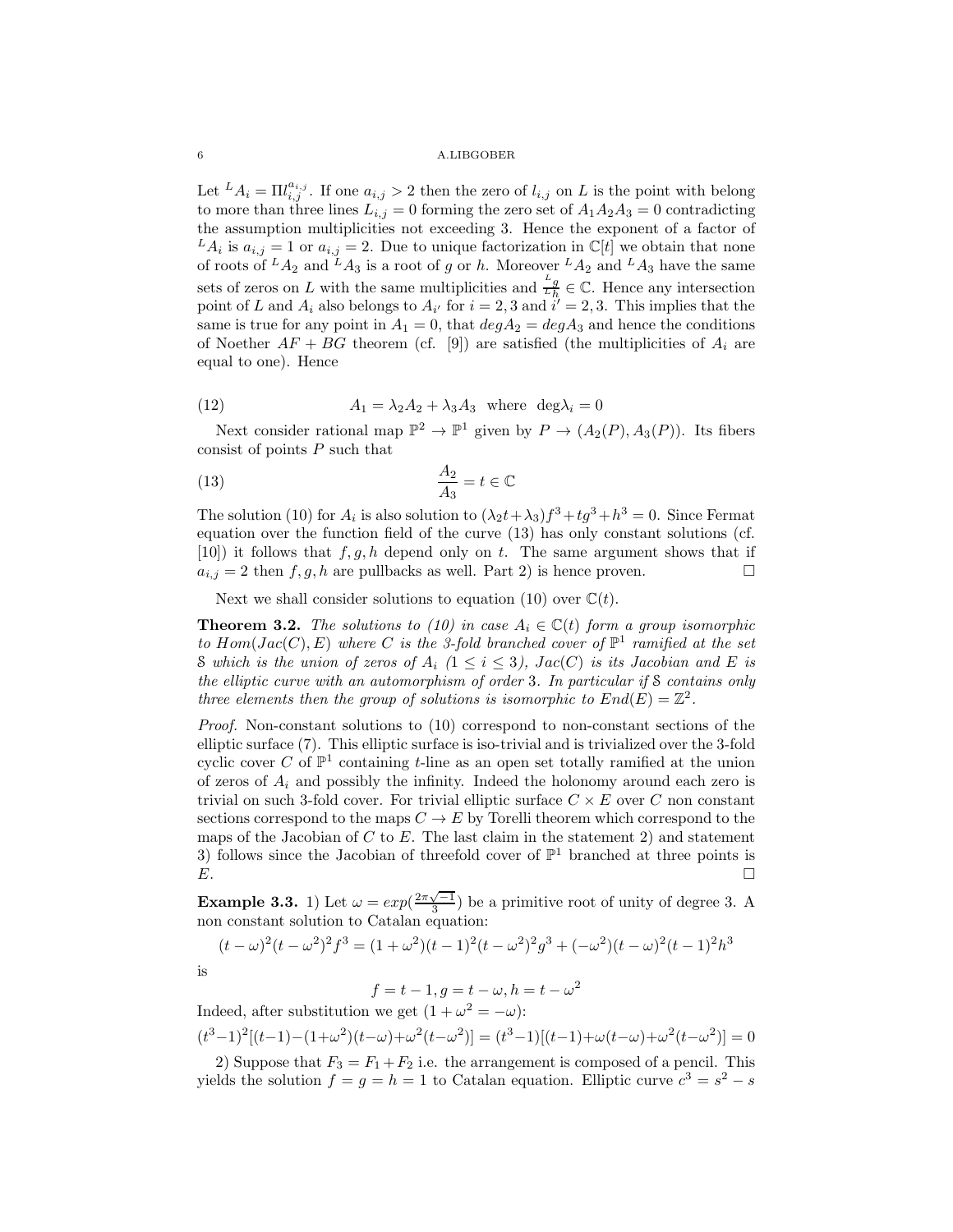which is isomorphic to  $a = s, b = 1 - s, c^3 = ab$  is equivalent to  $y^2 = x^3 + 1$  where  $s - \frac{1}{2} = y, x = 4^{\frac{1}{3}}c$ . Duplication formulas from [21] p.59, are in this case:

$$
x_1 := \frac{x^4 - 8x}{4x^3 + 4}, \qquad y_1 = -y - \frac{3x^2(\frac{x^4 - 8x}{4x^3 + 4} - x)}{2y}
$$

(here  $(x_1, y_1)$  denotes  $2(x, y)$  in the sense of addition on elliptic curve). From this we infer that if we take  $F_3 = 1$  (which is always the case after replacement  $F_1 \rightarrow \frac{F_1}{F_3}, F_2 \rightarrow \frac{F_2}{F_3}$  start with map  $a = F_1, b = F_2$  then we get for doubling:

$$
a := \frac{-F_1(F_1 - 2)^3}{(2F_1 - 1)^3} \quad b = \frac{(F_1 - 1)(F_1 + 1)^3}{(2F_1 - 1)^3}
$$

i.e.

$$
\frac{f}{h} = \frac{-F_2 - 1}{2F_1 - 1} \quad \frac{g}{h} = \frac{F_1 + 1}{2F_1 - 1}
$$

are solutions to Catalan equation (indeed, one easily sees that  $a + b = 1$ ).

## 4. On Combinatorial invariance

*Proof.* (Of theorems 1.1 and 1.2) Let  $A_1$  and  $A_2$  be two arrangements as in the statement of the theorem. Recall that the characteristic polynomial of the monodromy of Milnor fiber for each arrangement is  $(t-1)^{r(\mathcal{A}_i)-2}(t^2+t+1)^{s(\mathcal{A}_i)}$  where  $r(\mathcal{A}_i) = Card(\mathcal{A}_i)$  and  $s(\mathcal{A}_i)$  is the superabundance of curves of degree  $\frac{2d-9}{3}$  passing through the triple points of the arrangement  $A_i$ . Hence we need to show that  $s(A_1) > 0$  implies  $s(A_2) > 0$  as well.

For the rest recall the results from  $[4]$ . Let  $C$  be a possibly reducible plane curve for which  $\omega = exp(\frac{2\pi\sqrt{-1}}{3})$  is a root of the Alexander polynomial. Let  $\Pi_{i\in R}F_i = 0$ where  $R$  is the set of irreducible components of  $C$  be the reduced equation of  $C$ . Then the equation of  $C$  admits a quasi-toric relation corresponding to ordinary triple point (cf.  $[4]$ ) i.e. there exist an equality (cf.  $(2.1)$ ):

(14) 
$$
\Pi_{i \in R_1} F_i f^3 + \Pi_{i \in R_2} F_i g^3 + \Pi_{i \in R_3} F_i h^3 = 0
$$

with distinct  $F_i$  and  $R = \bigcup_{i=1,2,3} R_i, R_i \cap R_j = \emptyset, i \neq j$  is a partition of the set of components R.

Since  $s(A_1) > 0$ , there exist non trivial quasi-toric decomposition corresponding to the curve which is a union of lines in  $A_1$ . This means that equations of lines of arrangement can be split into 3 groups which can be used to construct Catalan equation which has solutions. By theorem 3.1,  $A_1$  is composed of reduced pencil.

On the other hand, to each such pencil corresponds the 2-dimensional component of characteristic variety of  $A_1$  containing the identity of Char $(\pi_1(\mathbb{P}^2 - A_1))$  (it consists of the pullbacks of local systems from the complement in  $\mathbb{P}^1$  to a triple of points). Each component of characteristic variety of  $A_1$  containing the identity of Char( $\pi_1(\mathbb{P}^2 - A_1)$ ) yields a component of the resonance variety of  $A_1$  (cf. [14], [15]). Recall that the resonance variety is the collection of  $a \in H^1(\mathbb{P}^2 - A_1)$  such that the Aomoto complex

(15) 
$$
H^{0}(\mathbb{P}^{2}-A_{1}) \xrightarrow{\wedge a} H^{1}(\mathbb{P}^{2}-A_{1}) \xrightarrow{\wedge a} H^{2}(\mathbb{P}^{2}-A_{1})
$$

has non-zero cohomology at the middle term. Since such cohomology is determined by the cohomology algebra  $H^*(\mathbb{P}^2 - \mathcal{A}_1)$  we obtain that the resonance variety of  $\mathcal{A}_2$ has the same number of components as  $A_1$ . To each component of the resonance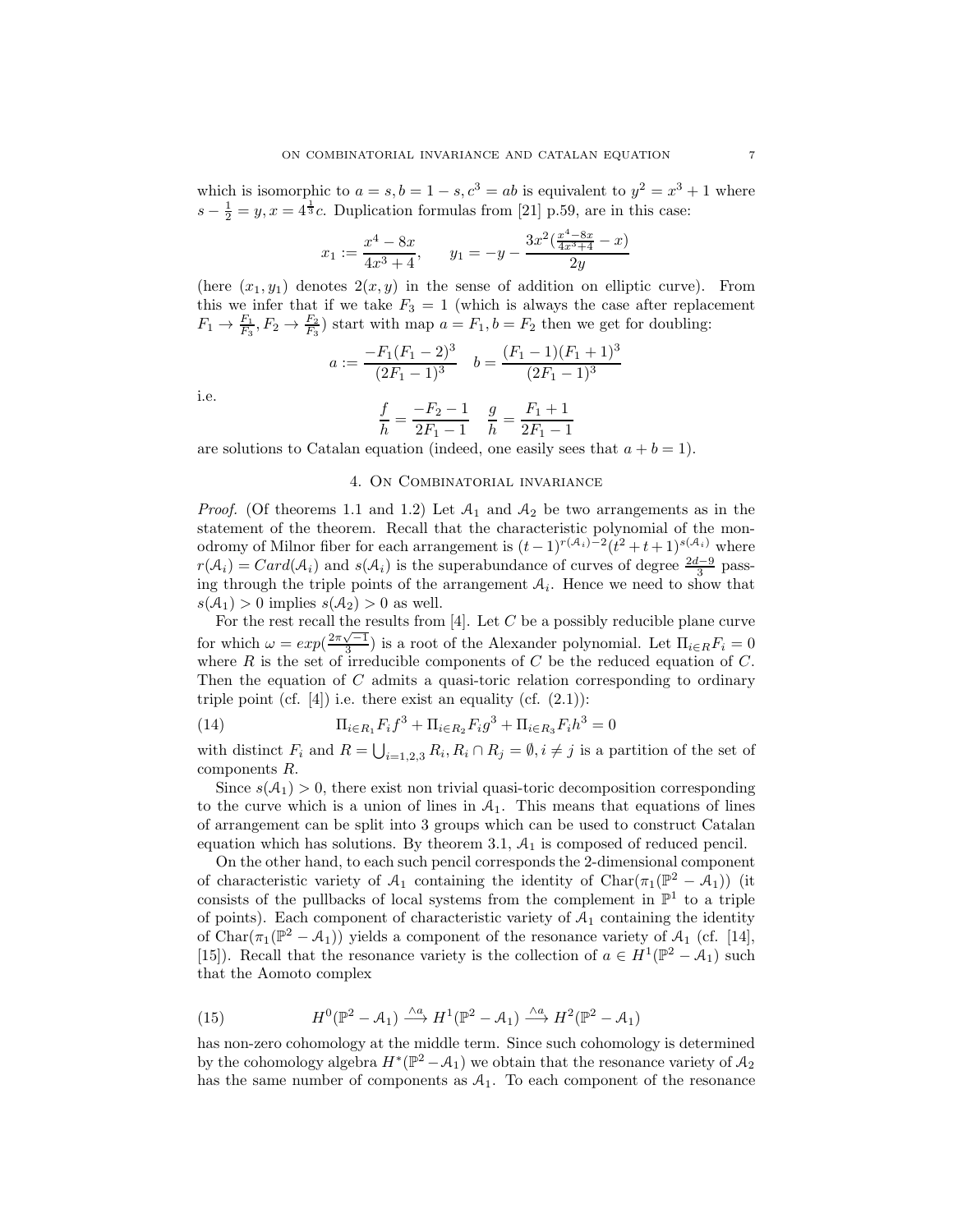variety of  $A_2$  corresponds pencil which is reduced since the corresponding component of resonance variety of  $A_1$  comes from reduced pencil. For a map of  $\mathbb{P}^2 - A_2$ onto the complement in  $\mathbb{P}^1$  to a triple of points  $\mathcal{P}$ , the pull back of the local system on the latter assigning to a standard generator of  $\pi_1(\mathbb{P}^1 - \mathbb{P})$  value  $\omega_3 = exp(\frac{2\pi i}{3})$ , is the local system on  $\mathbb{P}^2 - A_2$  which cohomology is isomorphic to the eigenspace with eigenvalue  $\omega_3$  on  $H^1(M_{\mathcal{A}_2})$ . Hence the claim follows.

 $\Box$ 

*Remark* 4.1. The cases when  $s > 1$  correspond to arrangements which are composed of several pencils. One such example is the following. Let C be an elliptic curve and A an arrangement of lines in plane dual to the plane containing  $C$  consisting of lines dual to nine inflection points of  $C$ . Then this arrangement has no double points, 12 triple points and the superabundance of curves of degree 3 containing these 12 points is  $s = 2$  (cf. [6], [2]). Indeed, the cohomology sequence corresponding to

(16) 
$$
0 \to \mathcal{J}_S(3) \to \mathcal{O}_{\mathbb{P}^2}(3) \to \mathcal{O}_S \to 0
$$

is the following:

(17) 
$$
0 \to 0 \to \mathbb{C}^{10} \to \mathbb{C}^{12} \to H^1(\mathbb{P}^2, \mathcal{J}_S(3)) \to 0
$$

This arrangement is composed of 4 pencils (cf. [14] section 3.3 example 3). For example one can use as explicit equations for this arrangement union of three cubics

$$
x^3 - y^3, x^3 - z^3, y^3 - z^3
$$

or

$$
[(y-z)(x-z)(x-y)], [(y-\omega^2z)(z-\omega^2y)(x-\omega z)], [(y-\omega z)(x-\omega^2z)(x-\omega y)] \ (\omega^3=1)
$$
 etc.

*Remark* 4.2. The combinatorial invariance of  $s(A)$  would follows from the following refinement of the above argument describing the relation between  $s(\mathcal{A})$  and the number  $l(A)$  of pencils of which A is composed. This is the number of essential components of the resonance variety of A. The number of Catalan equations corresponding to an arrangement A which have solutions by 3.1 is also  $l(A)$ . To each such pencil correspond collection the map  $\overline{M}_{\mathcal{A}} \to E$  (cf. [4]) of 3-fold cyclic covers of  $\mathbb{P}^2$  and  $\mathbb{P}^1$  respectively defined up to automorphism of E i.e. i.e. six elements of the Mordell Weil group  $MW(A_1)$  differ by an automorphism of E. Recall that  $MW(\mathcal{A})$  is endowed with the canonical height pairing (cf. [19]). Identification of the number of elliptic pencils on  $\bar{M}_{\mathcal{A}}$  with the number of elements of minimal height in  $MW(\mathcal{A}_1)$  and showing that the number of elements of minimal height in  $MW(A) = \mathbb{Z}[\omega_3]^{s(A)}$  is determined by  $s(A)$  would imply that the number of pencils which composed A is determined by  $s(A)$  and vice versa. Since, as follows from the above argument, the number of pencils composing the arrangement is a combinatorial invariant this would imply the combinatorial invariance of  $s(A)$  and hence of the Milnor number.

### **REFERENCES**

<sup>[1]</sup> D.Arapura, Geometry of cohomology of support loci for local systems I, Alg. Geom., vol. 6, p. 563, (1997).

<sup>[2]</sup> N.Budur, A.Dimca, M.Saito, First Milnor cohomology of hyperplane arrangements, arXiv:0905.1284